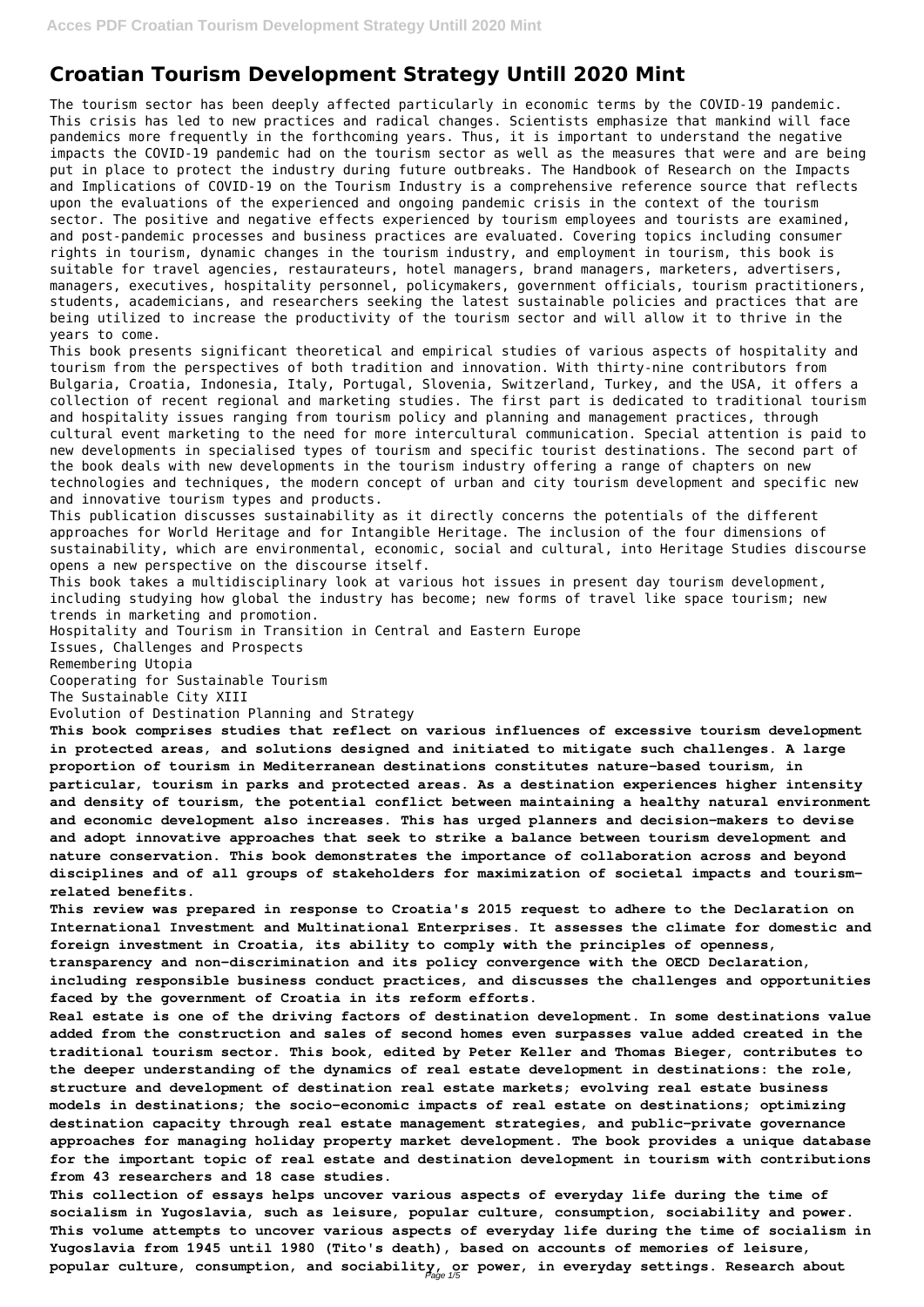**socialism/communism typically tends to draw attention to official aspects of power and dissent and to state politics rather than to negotiations of state power within the sphere of ordinary life. These histories stress the study of social structures and the political and institutional histories of socialism and tend to presuppose a powerful state and a party with its official ideology on one side, and repressed, manipulated or collaborating citizens on the other side. "This is a highly original project, which will cover a much neglected area, helping those who either did not make it to Yugoslavia in Tito's time or were born too late to understand what life then and there was all about." -Sabrina P. Ramet, Professor of Political Science at The Norwegian University of Science and Technology in Trondheim, Norway "This collection represents an original and highly useful work that helps fill a gap in the existing literature on socialist Yugoslavia and East-Central Europe in the Cold War. It also makes an important contribution to cultural history of the region in the second half of the twentieth century." - Dejan Djokic, Lecturer in Serbian and Croatian Studies, The University of Nottingham "This book focuses on a cultural and social history of socialist Yugoslavia from the perspective of 'ordinary' people and by reconstructing their memories. The contributors, many of them belonging to a new generation of scholars from the former Yugoslavia, employ new approaches in order to make sense of the complicated past of this country." - Ulf Brunnbauer, Department of History, Freie Universitat Berlin"**

**Neostrategic Management**

**Real Estate and Destination Development in Tourism**

**Mediterranean Protected Areas in the Era of Overtourism**

**Managing, Marketing, and Maintaining Maritime and Coastal Tourism**

**Tourism and the Environment in European Countries**

**Safety and Security in Tourism**

Investments in sport, events and tourism in cities and wider regions are part of nascent regeneration strategies linked to transitioning economic bases and place images. While it is important to consider physical regeneration, there is a range of subsequent benefits and opportunities brought about through regeneration that considers social impacts, communities and how investments and developments influence how people interact in transformed spaces. This book brings together a collection focusing on the diverse range of approaches and perspectives of regeneration. Twelve chapters outline and bring together critical perspectives of regeneration from scholars in different parts of the world. This collection critically assesses some of the key factors impacting upon regeneration initiatives in relation to sport, events and tourism. By doing so, this book assesses if new opportunities have arisen from developments, increasing the demands and needs of locals and tourists, or if transformations result in exclusion - thus challenging who regeneration is for. This book will be valuable reading for students and academics interested in tourism studies, events planning, sport and leisure studies or development studies, as well as the wider social sciences.

A profitable industry which continues to grow rapidly. Considers economic growth, sustainable development, international policy, consumer demand &world market. Examines provision, expansion of nautical tourism in European economies at different stages of development, comparative analysis of nautical tourism in Pacific. Dowling at Edith Cowan Uni.

This book presents a comprehensive overview of the tourism market development in Central and Eastern European countries. It is divided into 13 chapters, including a chapter dedicated to Belarus, all richly illustrated with colorful maps and illustrations. The book presents the output of international conferences organized every two years by the Department of Regional Geography and Tourism of the University of Wroclaw which have served as inspiration for this book. Chapter 1 provides the characteristics of 20 post-communist countries of the region on the international tourism market and it sets the background and context for the following chapters. Chapters 2 to 13 present the condition of research on tourism, tourist attractions, tourist infrastructure, tourism movement, main types of tourism as well as tourist regionalization in 12 Central and Eastern European countries. All chapters have been updated with reference to the statistics. This book is a revised and updated version of "The Geography of Tourism of Central and Eastern Europe Countries" published by the Department of Regional Geography and Tourism of Wroclaw University in 2012. It has been developed by a group of specialists through their exchange of research experience in the scope of international tourism in Central and Eastern Europe. Croatia Mineral & Mining Sector Investment and Business Guide - Strategic and Practical Information Croatia - First Review An International Perspective on Trends and Challenges Event Studies Croatia's Foreign Policy After Independence. The Various Impacts of Tourism on the Country Croatia Business Law Handbook Volume 1 Strategic Information and Basic Laws *Croatia Business Law Handbook - Strategic Information and Basic Laws This book presents a multidisciplinary approach to the Western Balkans, addressing topics from the green image of a country, sustainable waste management, the way in which SMEs develop green entrepreneurship, sustainability in tourism and trade, green consumerism, energy efficiency, and conservation projects. Containing papers presented at the 13th International Conference on Urban Regeneration and Sustainability, this volume includes latest research providing solutions that lead towards sustainability. The series maintains its strong reputation and contributions have been made from a diverse range of delegates, resulting in a variety of topics and experiences. We have been witnessing huge competition among the organisations in the business world. Companies, NGO's and governments are looking for innovative ways to compete in the global tourism market. In the classical* Page 2/5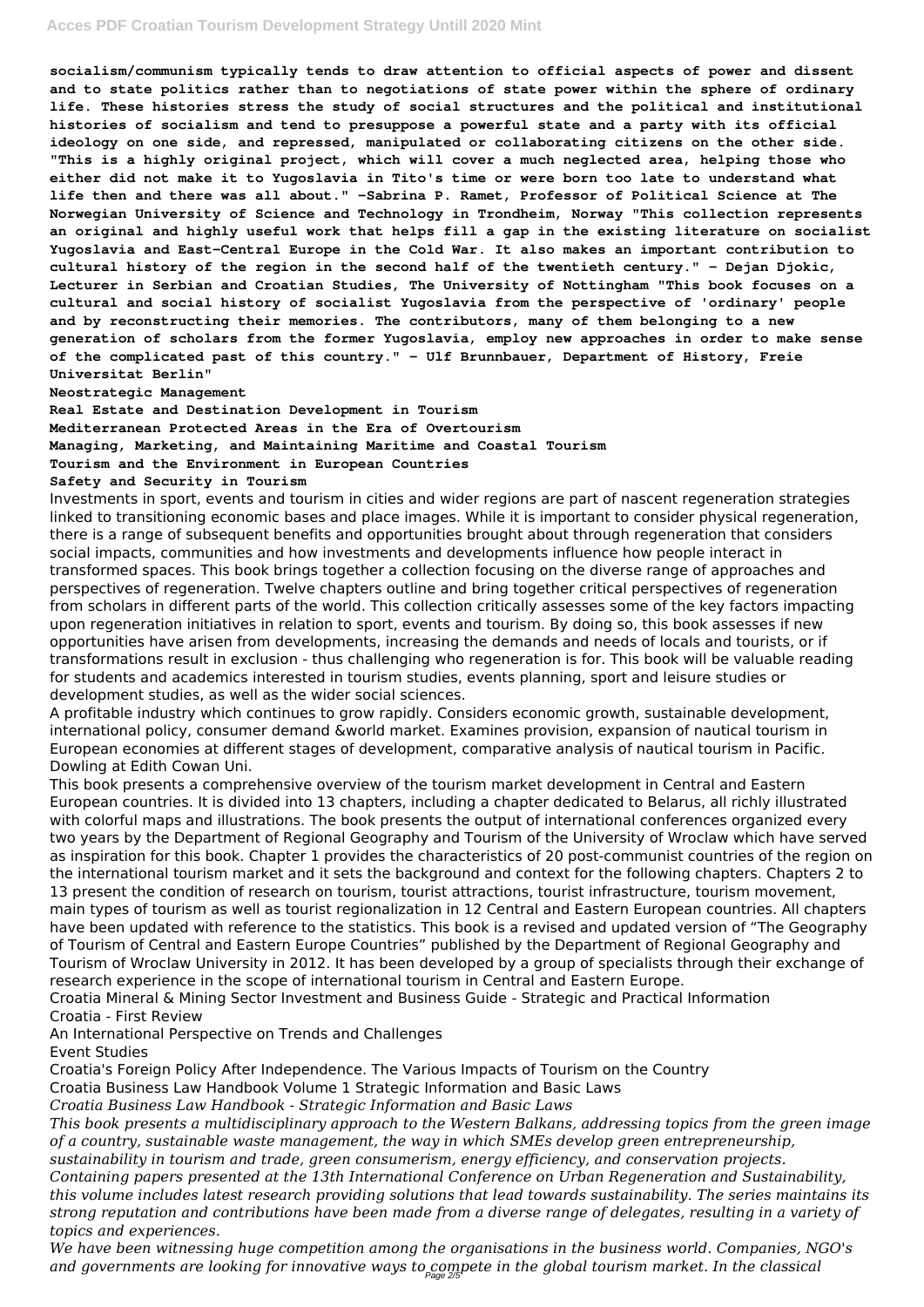*literature of business the main purpose is to make a profit. However, if purpose only focus on the profit it will not to be easy for them to achieve. Nowadays, it is more important for organisations to discover how to create a strong strategy in order to be more competitive in the marketplace. Increasingly, organisations have been using innovative approaches to strengthen their position. Innovative working enables organisations to make their position much more competitive and being much more value-orientated in the global tourism industry. In this book, we are pleased to present many papers from all over the world that discuss the impact of tourism business strategies from innovative perspectives. This book also will help practitioners and academician to extend their vision in the light of scientific approaches.*

*Visions for Global Tourism Industry*

*Croatia Company Laws and Regulations Handbook Volume 1 Strategic Information and Basic Laws Challenges and Solutions*

### *The Geography of Tourism of Central and Eastern European Countries*

### *A Comparative Analysis*

#### *OECD Investment Policy Reviews: Croatia 2019*

2011 Updated Reprint. Updated Annually. Croatia Investment and Trade Laws and Regulations Handbo

This is the first volume to examine and shed significant light on the issues, challenges and prospects presented by foreign direct invertured (FI) in the state of the state of the state of the state of the independent (FI) tourism – a topic of increasing relevance in light of the COVID-19 pandemic and economic consequences. This book addresses the ne TFDI phenomenon considering resilient tourism development approaches and includes discussion on impacts of a rapidly evolving global pandemic on the mandemic on the mandemic on the mandemic on the mandemic on the mandemic tourism. Recognising that its impact on tourism has only just begun, the book includes early estimates of the damage to the tourism over 2020 and beyond. It considers how the COVID-19 pandemic may change society, the economy, and tourism, and how some of needs to understand these changes and contribute to a more sustainable post-pandemic tourism sector. Through a collection of chapters principles, practices and a diverse range of destination case studies, the book considers TFDI from the economic, social and environr regulatory perspectives. Thus, the book will advance understanding of the positive and negative impacts of TFDI as well as how eme wider implications for local economies and communities can be managed more sustainably, while also discussing the transformative offered by TFDI regarding key economic, social and environmental issues. This will be essential reading for upper-level students and r field of tourism development.

This book deals broadly with tourism planning and development from the perspective of Croatia, a major Adriatic tourism destination becoming one of the most popular vacation spots in the European Union. With the recent accession of Croatia to the EU, Croatia is political and economic transition and generating scholarly interest in the country's primary, secondary, and tertiary industries. This b country's long history and thriving success in the tourism industry through issues of destination image and identity, management cl impact, and how to attract tourists in the midst of extreme political changes. The book explores the implications of policy decisions development and takes a theoretically sound approach to destination planning and problem-solving in Croatia. Its timely view of Croa tourism policy and the broader Adriatic/Mediterranean region makes this book of interest to all scholars, students, and practitioners aspects of destination development planning and management

Taking a global and multidisciplinary approach, The SAGE International Encyclopedia of Travel and Tourism brings together a team of scholars to examine the travel and tourism industry, which is expected to grow at an annual rate of four percent for the next deca entries spanning four comprehensive volumes, the Encyclopedia examines the business of tourism around the world paying particula social, economic, environmental, and policy issues at play. The book examines global, regional, national, and local issues including tran infrastructure, the environment, and business promotion. By looking at travel trends and countries large and small, the Encyclopedia variety of challenges and opportunities facing the industry. In taking a comprehensive and global approach, the Encyclopedia approac travel and tourism through the numerous disciplines it reaches, including the traditional tourism administration curriculum within sc and management, economics, public policy, as well as social science disciplines such as the anthropology and sociology. Key features than 500 entries authored and signed by key academics in the field Entries on individual countries that details the health of the tourn industry industry, policy, policy, policy, policy, policy, policy, policy, points, poi and planning approaches, promotion efforts, and primary tourism draws. Additional entries look at major cities and popular destinations travel trends such as culinary tourism, wine tourism, agritourism, ecotourism, geotourism, slow tourism, heritage and cultural-based sustainable tourism, and recreation-based tourism Cross-references and further readings A Reader's Guide grouping articles by discipling broad themes

Tourism Development Issues for a Vulnerable Industry OECD Tourism Trends and Policies 2020 Reflections from Tourism Sector in Nepa The SAGE International Encyclopedia of Travel and Tourism Environmental Performance Reviews Seminar paper from the year 2019 in the subject Tourism, grade: 1,3, University of Passau, language: English, abstract: The obje

of this paper is to give the reader a general understanding of tourism on a global scale, continued by a broader overview on t

history and development of Croatian tourism from its ancient times over the early 19th century to the perspectives and challeng the country is facing today. Complemented by current statistical data, a comparative report with other travel destinations is furti provided. In the main focus of this paper these tendencies are being followed by a broader theoretical framework of the gene impacts of tourism on a travel destination with the focus on economic developments. Consequently, the findings will be then put disposition, what implications the tourism industry has to Croatia and what measures could help the country for stay competitive in the coming years. The combined topics of this paper lead us to the following research question: "What effects a challenges has the tourism industry in the case of Croatia and what steps could be implemented in the country in order to mainta a long-lasting positive development for the next decades?" Moreover, as an outlook for upcoming discussions, various factors w be briefly taken into consideration, in particular, whether the official Tourism Development Strategy until 2020 has born fruits in t last years and if the large financial contribution of tourism to the country's economy can be seen on a long term as a blessing o curse for this young EU member.

The green economy represents an important support to economic growth, investments and competitiveness. Therefore, it considered to be an important alternative in attaining the general wellbeing of the humans, which is seen in the decrease of the r while preserving the environment and using alternative energy sources. Atmospheric gases, especially carbon dioxide, create to greenhouse effect which influences the climate changes. They are already generating the extreme weather conditions, includi powerful hurricanes and floods which have recently affected the Western Balkans. Having this in mind, this book is created w the intention not only to point out to the extent to which the Western Balkan countries have accepted the concept of green grow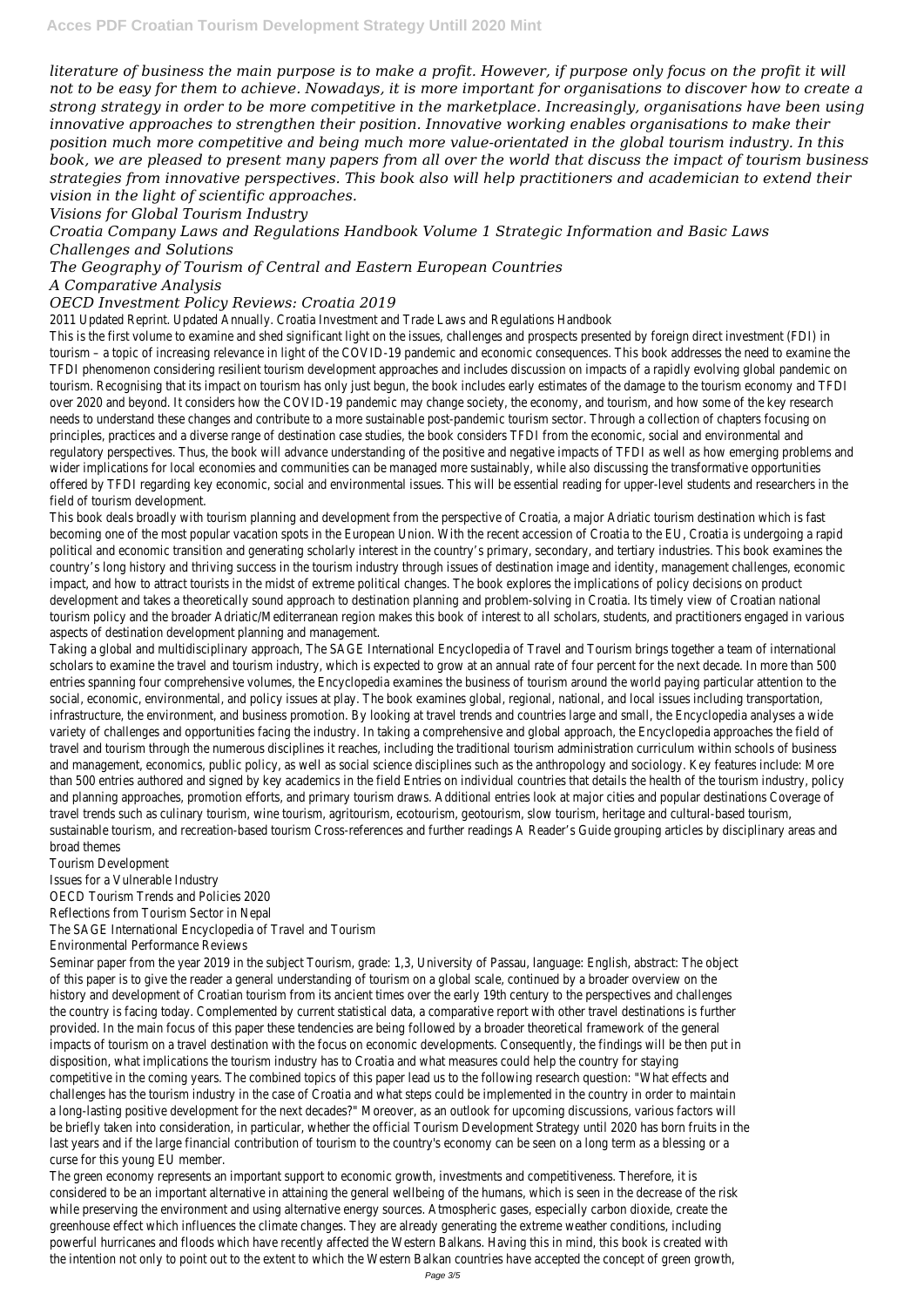but also to see what results are achieved in respect of implementation of this concept with the goal of overcoming the econor and financial crisis and creating the conditions for sustainable growth of this Region. Besides this, the intention was to emphas the political, economic and legal limitations that are blocking faster development of green economy, as well as the possibilities their overcoming, This monograph has a very broad topic range, with the goal of comprising the most important aspects a considerations of these issues. As the end result of theoretical and research considerations of the author, in approximately twent chapters, one gets a clear insight in how the Region has progressed in respect of making the most important sectors "gree ?Contemporary research in strategic management, with an emphasis on different tools and skills created by scholars in the field evident throughout Neostrategic Management. This book is specially designed to accommodate the needs of strategy studer worldwide in our fast-changing twenty-first century. The authors integrate cutting-edge research on topics including corporation performance, governance, strategic leadership, technology and internationalization. Based on real-world practices and curre research in the field, Neostrategic Management features an increased emphasis on the changing global economy and its role strategic management.

As other emerging economies reliant on tourism (about 25 percent total contribution of tourism-related industries in GDP a employment), Croatia has been hit hard by the pandemic and two devastating earthquakes, leading the economy to contract by 8. percent in 2020. Vaccinations have been rolled out to about 38 percent of the population (end-June 2021). Staff projects growth bounce back to 5.4 percent in 2021, driven by a rebound in the services sector and investment, aided by fiscal and monetary policies, and bolstered by large EU grants over the medium-term.

Green Economy in the Western Balkans

Creating and Sustaining Competitive Strategies

Perceptions of Sustainability in Heritage Studies

Croatia Investment and Business Guide Volume 1 Strategic and Practical Informatio

The Rise of Tourism in Croatia

Making Business Count for Peace

*The focus of the ECE review programme is to help countries in transition to improve their individual and collective performance in environmental management. The ultimate goal is the promotion of sustainable development and the convergence of environmental conditions and policies throughout Europe. These reviews present a detailed study of countries' environmental position and examines: the framework for environmental policy and management; the management of pollution and natural resources; economic and sectoral integration featuring environmental concerns in agriculture and food processing, the transport of oil products and human health. Chapter 1 The Interface between Conflict, Peace and Business ........... 1 Chapter 2 Conceptual Framework for Linking Tourism with Conflict and Peace .............................................................. 15 Chapter 3 Tourism, Security and Peace: A Conceptual Discourse ...... 27 Chapter 4 Labour Disputes in Tourism Sector..................................... 37 Chapter 5 Sustainable Tourism and Post-conflict State Building ........ 51 Chapter 6 Reorienting the Business Actors into the Peace Builders ... 63 Chapter 7 Foreign Direct Investment and Tourism ............................. 77 Chapter 8 Socially Responsible and Peace-sensitive Tourism ............. 91 Chapter 9 Rethinking Tourism for a Prosperous Future ..................... 99*

*Croatia's Foreign Policy After Independence. The Various Impacts of Tourism on the CountryGRIN Verlag*

*Croatia Investment and Business Guide Volume 1 Strategic and Practical Information*

*Handbook of Research on the Impacts and Implications of COVID-19 on the Tourism Industry*

*Tourism in the New Europe*

*Proceedings of the Forum International at the Reisepavillon, 2002*

*The Challenges and Opportunities of EU Enlargement*

*Nautical Tourism*

#### *Croatia*

This report aims to identify actions which might achieve more sustainable and environment-friendly tourism development. It contains an overview of the situations in Europe but the bulk of the publication lists the replies from individual countries to a questionnaire. The topics covered were: the positive and negative impacts of tourism, plans and policies to achieve sustainable development, the organisation of tourism, tourism development, successful measure that had been taken to attain sustainable development and environmental training. Reviews Croatia's environmental performance and identifies strengths and weaknesses in the implementation of environmental policy and management. Contains sections on the framework for environmental policy and management, management of pollution and natural resources, and economic and sectoral integration. Lacks a subject index. Annotation copyrighted by Book News, Inc., Portland, OR. Natural disasters, wars and conflicts, epidemics, and other major crises can devastate a tourism service or destination. Though there is extensive literature and research on preparation and coping with tourism crises, there is a gap in information on how to best market and recover from the destruction of caused to tourism businesses and destinations. This book fills the gap by comprehensively examining how to rebuild the market for a tourism service or destination after a catastrophe. This important book presents leading experts from around the world providing useful instruction on effective ways to plan for future crisis response and strategies for recovering business. A crisis may arise from several types of destructive occurrences, from natural physical destruction of important infrastructure to acts of terrorism. Because of the broad range of potential problems, there is no single strategy for which to deal with crises. The book explores a wide range of catastrophes, from Hurricane Katrina to tsunamis to war, taking a detailed look at management and administrative strategies which can help stimulate tourism recovery. This book explores stealth and catastrophic risks, risk perceptions, mediating the effects of natural disasters on travel intention, and various marketing strategies designed to bring customers back. This volume may become one of the most crucial resources in a tourism professional's library. The book is extensively referenced and includes several tables and figures to clearly explain data. This book is essential reading for tourism researchers, tourism educators, tourism industry managers, and tourism industry administrators. This book was published as a special issue of the Journal of Travel & Tourism Marketing. Tourism in the New Europe addresses European tourism within the framework of an enlarged European Union of 25 members. It looks at the substantial reorientation of the organisational framework of European tourism and its profound implications for future structural and geographical patterns of development. Providing a series of thematic evaluations of the relationships between tourism and EU enlargement, this book includes a country-by-country examination of each of the new member states, in terms of their current patterns and trends of tourism development and the impacts which EU accession brings to them. The Culture of Everyday Life in Socialist Yugoslavia Croatia Investment, Trade Laws and Regulations Handbook Volume 1 Strategic Information and Basic Laws

- Tourism and Foreign Direct Investment
- Sport, Events, Tourism and Regeneration

Diversification and Sustainable Development in Southern Europe